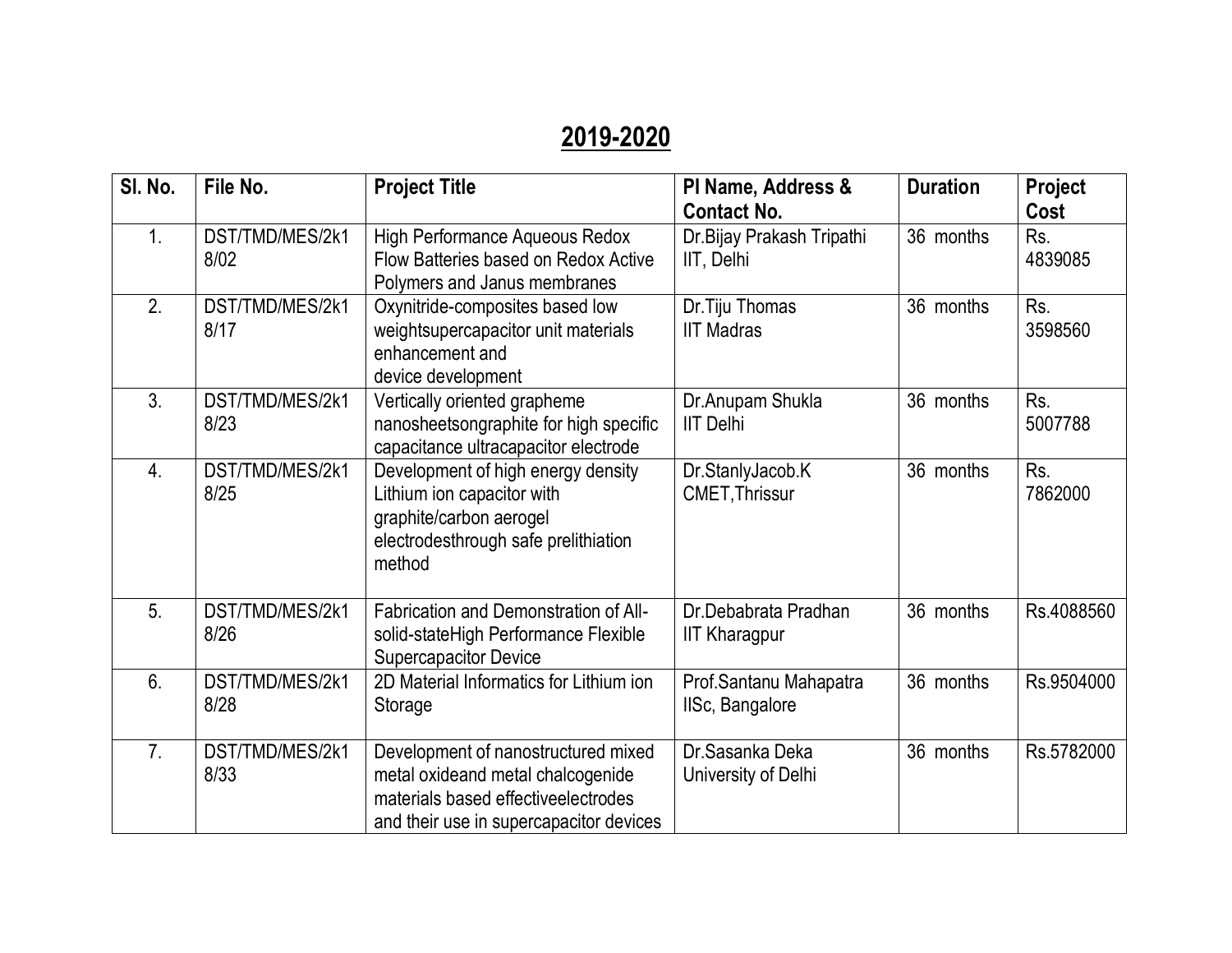| 8.  | DST/TMD/MES/2k1<br>8/36  | Prof. Ramesh Chandra<br>IIT, Roorkee                                                                                                                 | Prof. Ramesh Chandra<br>IIT, Roorkee                           | 36 months | Rs.9537900 |
|-----|--------------------------|------------------------------------------------------------------------------------------------------------------------------------------------------|----------------------------------------------------------------|-----------|------------|
| 9.  | DST/TMD/MES/2k1<br>8/68  | Dr.Rik Rani Koner<br>IIT, Mandi                                                                                                                      | Dr.Rik Rani Koner<br>IIT, Mandi                                | 36 months | Rs.5168422 |
| 10. | DST/TMD/MES/2k1<br>8/82  | Integrated Self-powered Energy<br><b>Storage System</b>                                                                                              | Dr. N. Lakshminarasimhan<br>CSIR-CERI, Karaikudi,<br>Tamilnadu | 36 months | Rs.5321112 |
| 11. | DST/TMD/MES/2k1<br>8/107 | High energy density sodium-ion<br>batteries usingalluaudite and mixed-<br>polyanionic class of cathode<br>materials                                  | Dr.PrabeerBarpanda<br>IISc, Bangalore                          | 36 months | Rs.6940080 |
| 12. | DST/TMD/MES/2k1<br>8/111 | Studies on the Strength and Durability<br>of ZnONanowire / T1000 Carbon /<br><b>Epoxy Composites forFlywheel Energy</b><br>Storage                   | Dr. S Gowthaman<br>IIITDM, Chennai                             | 36 months | Rs.4125000 |
| 13. | DST/TMD/MES/2k1<br>8/124 | <b>Sulphur Nanoparticles Reinforced</b><br><b>Hierarchical Assemblies of Carbon</b><br>Nanotubes for Efficient Lithium-Sulphur<br><b>Batteries</b>   | Dr.Shahab Ahmad<br>IIT, Jodhpur                                | 36 months | Rs.8686828 |
| 14. | DST/TMD/MES/2k1<br>8/126 | Earth Abundant Metal Based Electrode<br><b>Materialsfor Energy storage</b><br>applications                                                           | Prof. Ashok Kumar Ganguli<br><b>IIT Delhi</b>                  | 36 months | Rs.6472828 |
| 15. | DST/TMD/MES/2k1<br>8/135 | Design and Development of<br>MXenesenabledCarbon nanostructured<br>materials for Li-S batteries                                                      | Dr.Kuldeep Singh<br>(CSIR-CECRI)<br>Chennai                    | 36 months | Rs.6215200 |
| 16. | DST/TMD/MES/2k1<br>8/139 | Mitigating Dendrite Growth using<br>EngineeredElectrolyte Layers for the<br>Development of High Energy Density,<br>Long Cycle Life Lithium Batteries | Dr.Shanmugharaj AM<br><b>VELS University Chennai</b>           | 36 months | Rs.6443608 |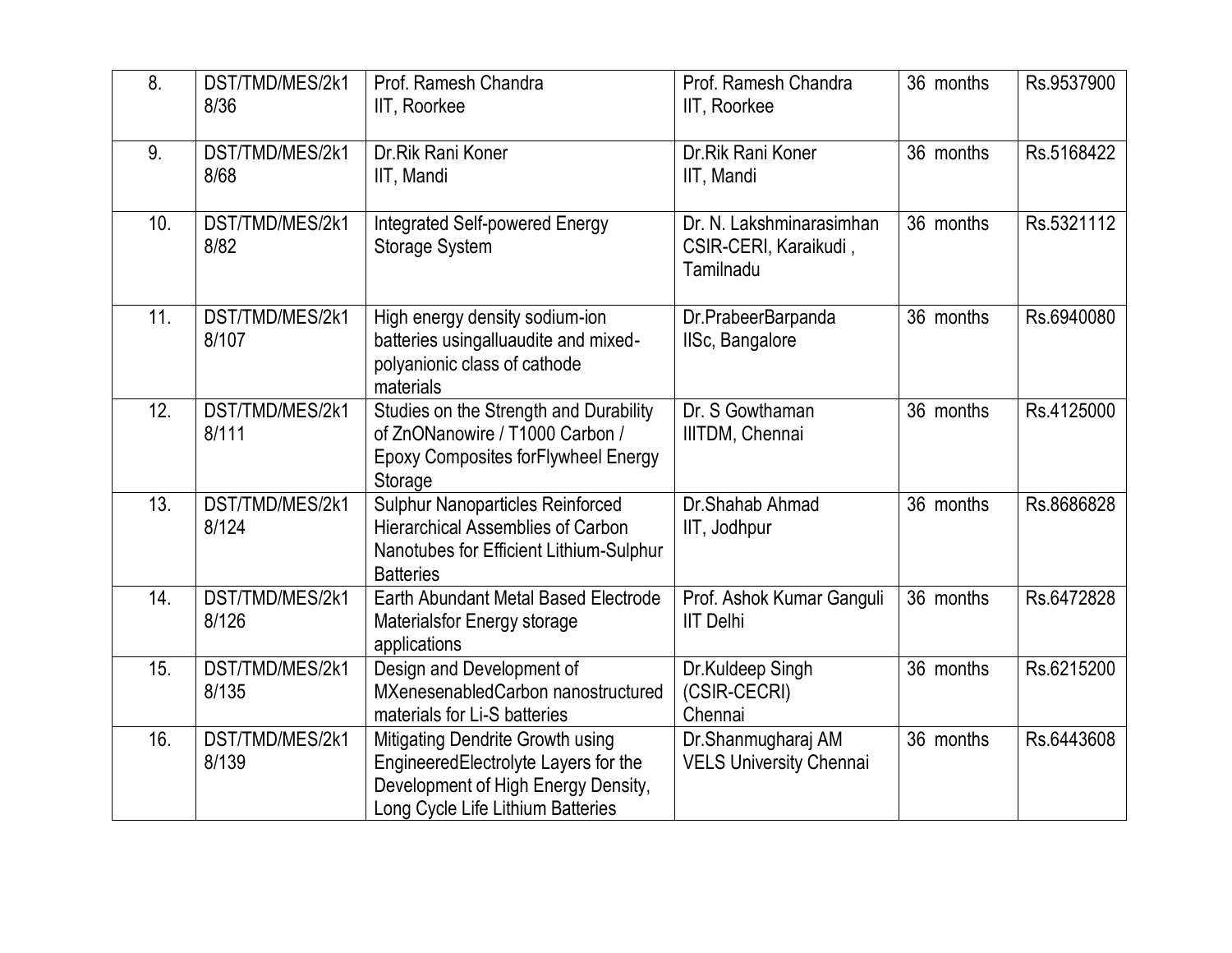| 17. | DST/TMD/MES/2k1<br>8/157 | Virtual energy storage based demand<br>responsealgorithm to enhance the<br>performance of the<br>battery energy storage in smart grid                                                                             | Dr. Vijayakumar<br>Krishnasamy<br>IIIDM, Chennai                                                                       | 36 months | Rs.2749000 |
|-----|--------------------------|-------------------------------------------------------------------------------------------------------------------------------------------------------------------------------------------------------------------|------------------------------------------------------------------------------------------------------------------------|-----------|------------|
| 18. | DST/TMD/MES/2k1<br>8/180 | Facile synthesis and development of<br>3D-graphene/ WS2/oxydized-CNT<br>nanohybrids as advanced electrode<br>materials for high performance flexible<br>supercapacitors.                                          | Prof. Manab Kundu<br><b>SRM Institue Of</b><br><b>Science And Technology</b><br>(Formerly Srm<br>University, Tamilnadu | 36 months | Rs.5507640 |
| 19. | DST/TMD/MES/2k1<br>8/182 | Design and Development of 2-D SnS<br>based nanostructures coupled with<br>plasmonicSn nanosheets for<br>supercapacitor applications                                                                               | Dr. Anita R Warrier<br><b>Academy Of Maritime</b><br><b>Education And</b><br>Training, Tamil Nadu                      | 36 months | Rs.3696000 |
| 20. | DST/TMD/MES/2k1<br>8/188 | Development of Low Cost, Long Cycle<br>Life Sodium-ion Batteries for Grid<br><b>Energy Storage</b>                                                                                                                | Dr.Premkumar Senguttuvan<br>JNCASR, BANGLORE                                                                           | 36 months | Rs.6036120 |
| 21. | DST/TMD/MES/2k1<br>8/193 | Design and Testing of Robust and<br>Flexible 3D Printed Electrodes with<br><b>Novel Porous Architecture</b><br>Guided by Graph Theory and Molecular<br><b>Simulations for High Energy Density</b><br>Applications | Prof.Mithun Radhakrishna<br>IIT, Gandhinagar                                                                           | 36 months | Rs.6510240 |
| 22. | DST/TMD/MES/2k1<br>8/194 | Indigenous polymer electrolyte<br>membranes forenergy devices: redox<br>flow battery and reverse<br>electrodialysis                                                                                               | Dr.Rajaram Krishna<br>Nafgarale<br><b>Central Salt And Marine</b><br><b>Chemicals Research</b><br>Institute, Gujarat   | 36 months | Rs.5022000 |
| 23. | DST/TMD/MES/2k1<br>8/225 | <b>Computational Design and</b><br>Experimental development of Na-ion<br><b>Battery Materials and Technology</b>                                                                                                  | Dr.Shantikumar Nair<br>Centre for Nanosciences,<br>Amrrita Vishwa<br>Vidyapeetham, Kochi                               | 36 months | Rs.8331200 |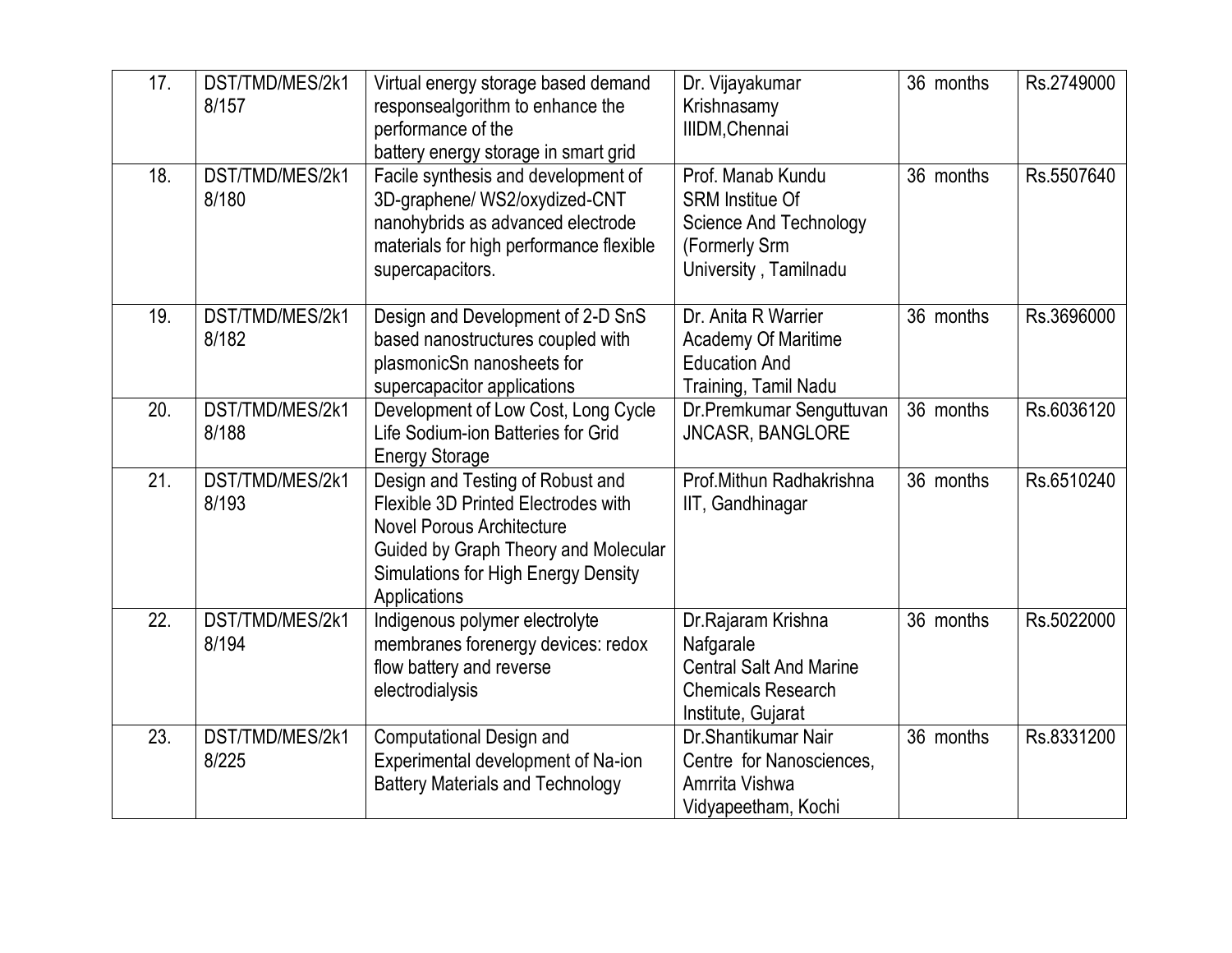| 24. | DST/TMD/MES/2k1<br>8/50   | High-Performance Graphene-Based<br>Supercapacitors                                                                | Dr. Nirmalya Ballav, IISER<br>Pune                                                                                                                                                                                                                                                                                                                                         | 36 months | Rs.7228205       |
|-----|---------------------------|-------------------------------------------------------------------------------------------------------------------|----------------------------------------------------------------------------------------------------------------------------------------------------------------------------------------------------------------------------------------------------------------------------------------------------------------------------------------------------------------------------|-----------|------------------|
| 25. | DST/TMD/MES/2k1<br>8/54   | Design, Development and<br>Demonstration of 1kW 1kWh Vanadium<br>Redox Flow Battery for Stationary<br>Application | Dr. Anil Verma, IIT Delhi                                                                                                                                                                                                                                                                                                                                                  | 36 months | Rs.1447096<br>3  |
| 26. | DST/TMD/MES/2k1<br>8/141  | Development of Lithium ion Battery<br>Module from recycled battery materials<br>for stationary applications       | Dr. Manjusha V. Shelke,<br>CSIR-NCL, Pune                                                                                                                                                                                                                                                                                                                                  | 36 months | Rs.2961964       |
| 27. | DST/TMD/MECSP/2<br>K17/07 | DST-IIT Delhi, Energy Storage Platform<br>on Batteries                                                            | • Dr.SuddhasatwaBasu<br>(Lead PI), Department<br>of Chemical<br>Engineering, IIT Delhi<br>(Lead Institute).<br>The centre consortium<br>consists of four partner<br>institutes:<br>• Prof.AnindaJiban<br>Bhattacharyya (IISc,<br>Bengaluru),<br>Dr.Rajalakshmi<br>Natarajan (CFCT,<br>ARCI-Chennai),<br>• Dr. R. N. Basu (CSIR<br>CGCRI, Kolkata)<br>• Dr. Vatsala Rani J. | 60 months | Rs.1087570<br>00 |